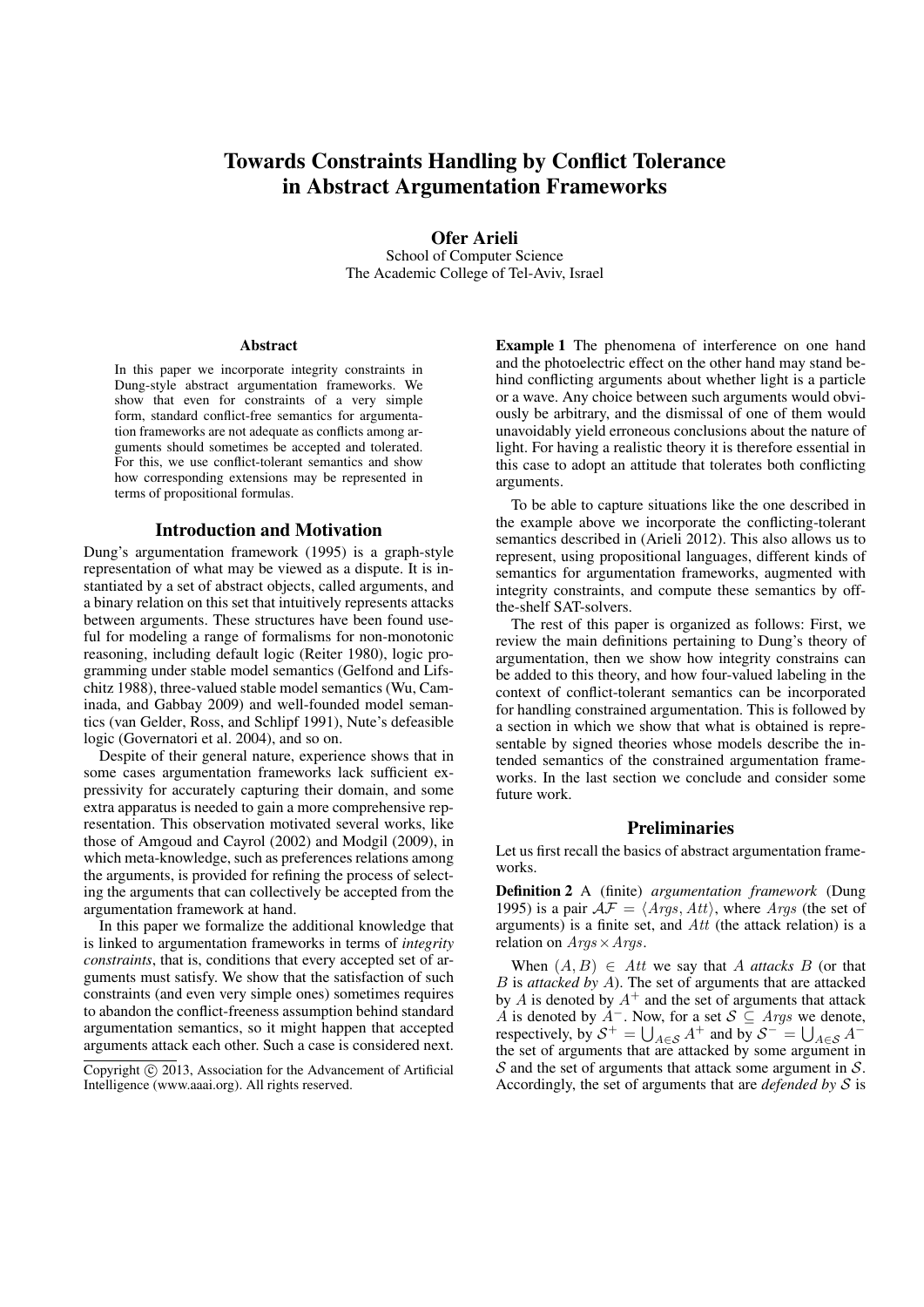$Def(S) = \{A \in \text{A} \text{rgs} \mid A^{-} \subseteq S^{+}\}\$ , that is, each attacker of an argument in this set is counter-attacked by (an argument in) *S*.

The primary principles for accepting arguments are now defined as follows:

**Definition 3** Let  $\mathcal{AF} = \langle \text{Args}, \text{Att} \rangle$  be an argumentation framework and let  $S \subseteq \text{Args}$  be a set of arguments.

- *S* is *conflict-free* (with respect to  $\mathcal{AF}$ ) iff  $\mathcal{S} \cap \mathcal{S}^+ = \emptyset$ .
- *• S* is an *admissible extension* (of *AF*) iff it is conflict free and  $S \subseteq \text{Def}(\mathcal{S})$ .
- *• S* is a *complete extension* (of *AF*) iff it is conflict free and  $S = Def(S)$ .

Thus, conflict-freeness assures that no argument in the set is attacked by another argument in the set, admissibility guarantees, in addition, that the set is self defendant, and complete sets are admissible ones that defend exactly themselves.

**Example 4** Consider the framework  $AF_1$  of Figure 1. This framework has five admissible extensions: *∅*, *{A}*, *{B}*, *{A, C}* and *{B, D}*, three of them are complete: *∅*, *{A, C}* and *{B, D}*.



Figure 1: The argumentation framework *AF*<sup>1</sup>

Argument acceptability may now be defined as follows:

**Definition 5** Let  $AF = \langle Args, Att \rangle$  be an argumentation framework. An argument *A ∈ Args* is *credulously accepted* (by completeness semantics), if it belongs to *some* complete extension of *AF*; it is *skeptically accepted* (by completeness semantics), if it belongs to *all* the complete extension of *AF*.

Skeptical and credulous acceptance may be defined also with respect to other types of extensions, some of which are refinements of complete extensions. We refer, e.g., to (Baroni, Caminada, and Giacomin 2011) for further details.

## Constrained Argumentation Frameworks

Consider again Example 1. Ignoring one of the (conflicting) phenomena described there means a partial and even misleading description of the situation at hand. It is therefore essential to accept *both* phenomena in any set of accepted arguments of the corresponding argumentation framework. In practice, this has two implications:

- 1. Some further, 'meta knowledge' about the arguments should be supplied and taken into account in the computation of extensions, and
- 2. contradictory conclusions should be maintained without reducing to triviality (that is, without accepting anything whatsoever in the presence of contradictions, as is the case, e.g., in classical logic).

The most straightforward way of supporting the second issue above is by lifting the conflict-freeness requirement in Definition 3, while keeping the other properties in the same definition. It follows that any argument in an extension must still be defended.

**Definition 6** Let  $\mathcal{AF} = \langle \text{A} \text{rgs}, \text{Att} \rangle$  be an argumentation framework and let  $Ext \subseteq \text{Args}$ .

- *• Ext* is a *paraconsistently admissible* (or: *p-admissible*) extension for  $\mathcal{AF}$ , if  $Ext \subseteq \text{Def}(Ext)$ .
- *• Ext* is a *paraconsistently complete* (or: *p-complete*) extension for  $\mathcal{AF}$ , if  $Ext = \text{Def}(Ext)^{1}$ .

Thus, every admissible (respectively, complete) extension for *AF* is also p-admissible (respectively, p-complete) extension for *AF*, but not the other way around.

**Example 7** The argumentation framework  $AF_2$  that is shown in Figure 2 has two p-complete extensions: *∅* (which is also the only complete extension in this case), and *{A, B, C}*.



Figure 2: The argumentation framework  $\mathcal{AF}_2$ 

As follows from Example 7, it may happen that the only (conflict-free) complete extension of a framework is the empty set. The next proposition shows that this is not the case as far as p-complete extensions are concerned.

Proposition 8 *There exists a nonempty p-complete extension (and so a nonempty p-admissible extension) for every argumentation framework.*<sup>2</sup>

Next, we extend the frameworks with integrity constraints that should be satisfied by any extension. In this paper we concentrate on constraints that can be expressed by single arguments. A natural requirement from such a set of constraints is that it should be p-admissible. This is so, since any accepted argument, not to mention those that *must* be accepted, has to be justified, and so such arguments shouldn't be exposed to undefended attacks. This leads to the next definition.

Definition 9 A *constrained argumentation framework* (CAF, for short) is a triple  $CAF = \langle Args, Att, Const \rangle$ , where *⟨Args, Att⟩* is an argumentation framework, and *Const* (the set of *constraints*) is a p-admissible subset of *Args*. 3

<sup>3</sup>Alternatively, we shall sometimes refer to a constrained argumentation framework as a *pair*  $\langle AF, Const \rangle$ , where  $AF$  is an argumentation framework and *Const* is a set of constraints.

<sup>&</sup>lt;sup>1</sup>The notions of p-admissibility and p-completeness should not be confused with similar notions, used in (Coste-Marquis, Devred, and Marquis 2005) for prudent semantics, which have a different meaning.

 $^{2}$ Due to a lack of space proofs of some results are omitted.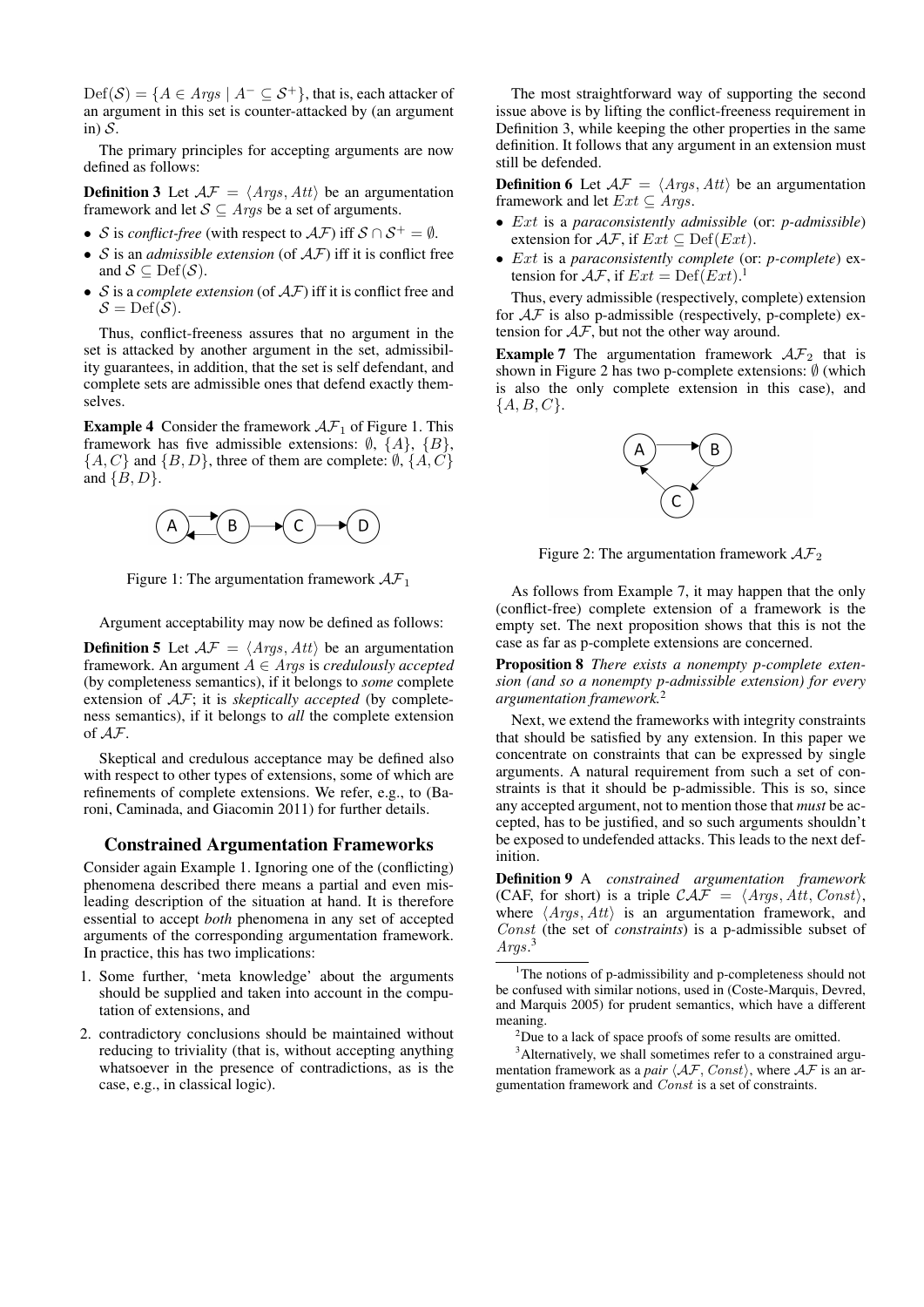Definition 10 An admissible (respectively, complete, padmissible, p-complete) extension for a constrained argumentation framework  $\mathcal{CAF} = \langle \text{Args}, \text{Att}, \text{Const} \rangle$  is a superset of *Const*, which is an admissible (respectively, complete, p-admissible, p-complete) extension of *⟨Args, Att⟩*.

**Example 11** Let  $\mathcal{CAF}_1 = \langle \text{Args}, \text{Att}, \text{Const} \rangle$  be a constrained argumentation framework, where  $\mathcal{AF}_1$  = *⟨Args, Att⟩* is the argumentation framework of Figure 1 and  $Const = {A, B}$ . This constrained framework does not have admissible nor complete extensions (since *Const* is not conflict-free), but it has four p-admissible extensions: *{A, B}*, *{A, B, C}*, *{A, B, D}* and *{A, B, C, D}*, the latter is also p-complete.

Proposition 12 *There exists a nonempty p-complete extension (and so a nonempty p-admissible extension) for every constrained argumentation framework.*

**Proof.** Let  $\mathcal{CAF} = \langle \text{Args}, \text{Att}, \text{Const} \rangle$  be a constrained argumentation framework. If  $Const = \emptyset$  then  $CAT$  is in fact an ('ordinary') argumentation framework, and so the proposition follows from Proposition 8. Suppose then that *Const*  $\neq$  *Ø*. By its definition, *Const* is a p-admissible extension of *CAF*. Now, if *Const* is also a p-complete extension of *CAF*, we are done. Otherwise, there is an argument *A*<sup>1</sup> *∈* Def(*Const*) *− Const*. Let *Const*<sup>1</sup> = *Const* ∪  $\{A_1\}$ . Note that *Const*<sub>1</sub> is still p-admissible, since  $A_1 \in \text{Def}(Const)$ , and so  $Const_1 = Const \cup$  ${A_1}$  ⊆ Def(*Const*) ⊆ Def(*Const*<sub>1</sub>). Now, if *Const*<sub>1</sub> is p-complete, we are done. Otherwise, we again choose an argument  $A_2 \in \text{Def}(Const_1) - Const_1$ , and consider the set  $Const_2 = Const_1 \cup \{A_2\}$ . As before, *Const*<sub>2</sub> is still p-admissible. By this process we get a sequence of p-admissible extensions  $Const, Const_1, Const_2, \ldots$ , where each extension is properly included in its successor. Note that this sequence consists of no more than *|Args|* padmissible sets, and it must culminate with a p-complete extension of *CAF*. This is so, since if we keep adding arguments without reaching a p-complete extension, we eventually end-up with the whole set of arguments, *Args*, which must be a p-complete extension of *CAF*.  $\overline{4}$ 

Note 13 The p-complete extension of *CAF* constructed in the proof above is minimal in the sense that every set that is properly contained in it is not p-complete or does not contain the set *Const*. In this respect, we have shown that *CAF* has what may be called a "p-grounded extension".

## Four-Valued Semantics for CAFs

For computing extensions of constrained argumentation frameworks we use the conflict-tolerant semantics for argumentation frameworks, introduced in (Arieli 2012). This approach is based on the following four-valued functions ('labelings') on the set of arguments: a value *t* assigned to an argument indicates that the argument should be accepted, *f* indicates that the argument should be rejected, *⊤* indicates

that there are both supportive and rejective evidences, and *⊥* is a no-acceptance no-rejection indication.

**Definition 14** Let  $AF = \langle Args, Att \rangle$  be an argumentation framework.

*•* Given a set *Ext ⊆ Args* of arguments, the function that is *induced by* (or, is *associated with*) *Ext* is the 4-valued labeling  $p\mathcal{EL}_{AF}(Ext)$  of  $\mathcal{AF},^5$  defined for every  $A \in \mathcal{A}$ *rgs* as follows:

$$
p\mathcal{EL}_{\mathcal{AF}}(Ext)(A) = \begin{cases} t & \text{if } A \in Ext \text{ and } A \notin Ext^+ \\ \top & \text{if } A \in Ext \text{ and } A \in Ext^+ \\ f & \text{if } A \notin Ext \text{ and } A \in Ext^+ \\ \bot & \text{if } A \notin Ext \text{ and } A \notin Ext^+ \end{cases}
$$

A 4-valued labeling induced by some subset of *Args* is called a *paraconsistent labeling* (or a *p-labeling*) of *AF*.

*•* Given a 4-valued labeling *lab* of *AF*, the set of arguments that is *induced by* (or, is *associated with*) *lab* is defined by

$$
p\mathcal{LE}_{\mathcal{AF}}(lab) = \{ A \mid lab(A) = t \} \cup \{ A \mid lab(A) = \top \}.
$$

The intuition behind the transformation from a labeling *lab* to its extension  $p\mathcal{LE}_{AF}(lab)$  is that any argument for which there is some supportive indication (i.e., it is labeled *t* or *⊤*) should be included in the extension (even if there are also opposing indications). The transformation from an extension *Ext* to the labeling  $p\mathcal{EL}_{AF}(Ext)$  that it induces is motivated by the aspiration to accept the arguments in the extension by marking them as either *t* or *⊤*. Since *Ext* is not necessarily conflict-free, two labels are required to indicate whether the argument at hand is attacked by another argument in the extension, or not.

In order to obtain p-admissible extensions of a CAF from its p-labelings, we pose further rationality postulates on plabelings:

**Definition 15** Let  $AF = \langle Args, Att \rangle$  be an argumentation framework. A p-labeling *lab* for *AF* is called *p-admissible*, if it satisfies the following rules:

| pIn |  | If $lab(A) = t$ then $\forall B \in A^ lab(B) = f$ . |  |  |
|-----|--|------------------------------------------------------|--|--|
|-----|--|------------------------------------------------------|--|--|

- **pOut** If  $lab(A) = f$  then  $\exists B \in A^-$  s.t.  $lab(B) \in \{t, \top\}$
- **pBoth** If  $lab(A) = \top$  then  $\forall B \in A^ lab(B) \in \{f, \top\}$ and  $\exists B \in A^-$  s.t.  $lab(B) = \top$ .
- $\mathbf{p}$ None If  $lab(A) = \perp \text{ then } \forall B \in A^ lab(B) \in \{f, \perp\}.$

### Proposition 16 (Arieli 2012)

- *• If Ext is a p-admissible extension of AF then the function*  $p\mathcal{EL}_{AF}(Ext)$  *is a p-admissible labeling of AF*.
- *If*  $lab$  *is a p-admissible labeling of*  $AF$  *then*  $p\mathcal{LE}_{AF}(lab)$ *is a p-admissible extension of AF.*
- *The functions*  $p\mathcal{EL}_{AF}$  *and*  $p\mathcal{LE}_{AF}$ *, restricted to the padmissible labelings and the p-admissible extensions of AF, are bijective, and are each other's inverse.*

<sup>&</sup>lt;sup>4</sup>Indeed, since the sequence contains only p-admissible extensions it holds, in particular, that  $Args \subseteq Def(Args)$ . Also, obviously Def(*Args*) *⊆ Args*, thus *Args* = Def(*Args*).

<sup>&</sup>lt;sup>5</sup>Here,  $p\mathcal{EL}$  stands for a **p**araconsistent-based conversion of extensions to labelings.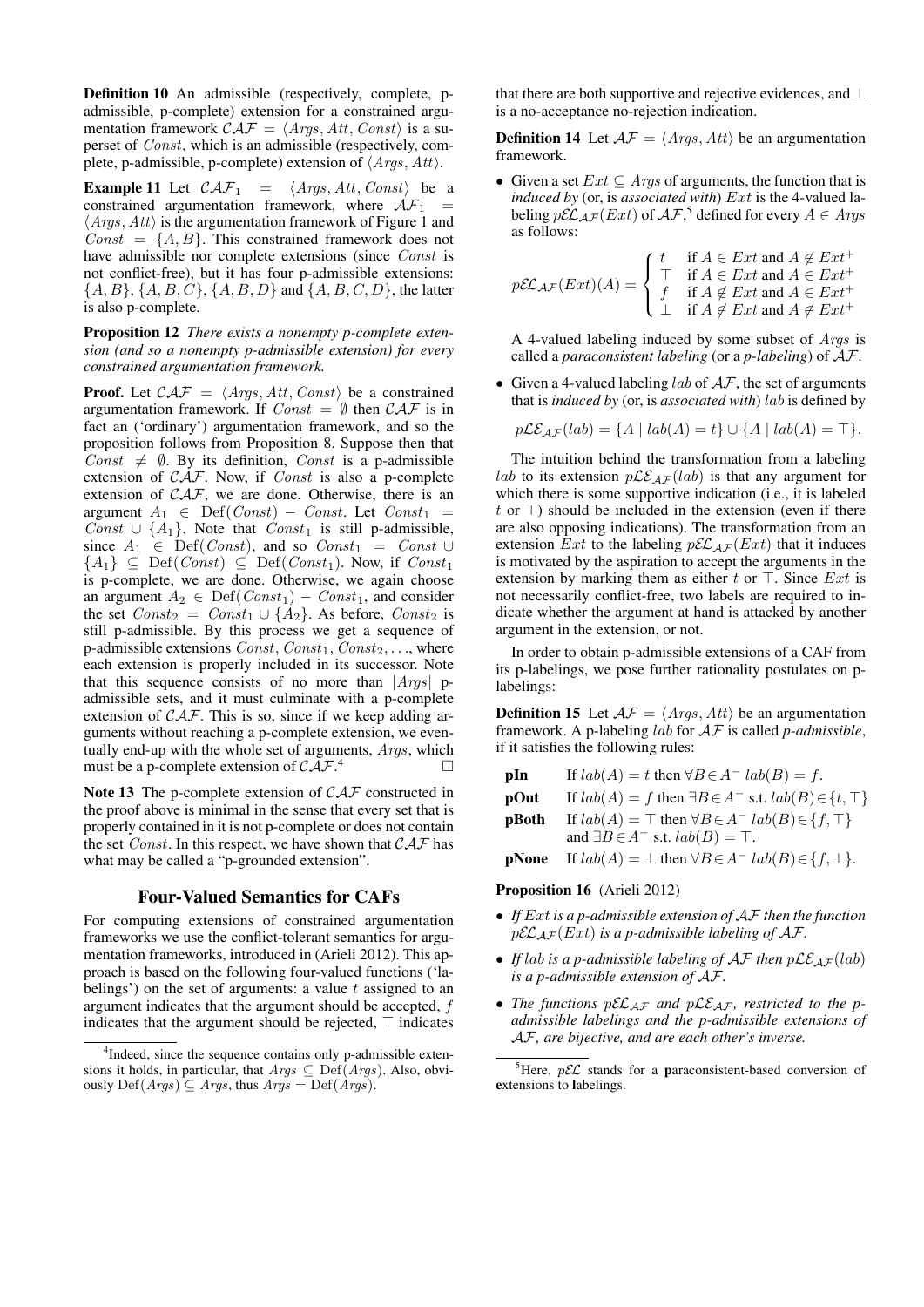A similar one-to-one correspondence holds between pcomplete extensions and p-labelings that satisfy the following postulates:

**Definition 17** Let  $AF = \langle Args, Att \rangle$  be an argumentation framework. A p-labeling *lab* for *AF* is called *p-complete*, if it satisfies the following rules:

| $pIn^{+}$         | $lab(A) = t$ iff $\forall B \in A^ lab(B) = f$ .                   |
|-------------------|--------------------------------------------------------------------|
| $\mathbf{pOut}^+$ | $lab(A) = f$ iff $\exists B \in A^-$ s.t. $lab(B) \in \{t, \top\}$ |
|                   | and $\exists B \in A^-$ s.t. $lab(B) \in \{t, \perp\}.$            |
| $pBoth+$          | $lab(A) = \top$ iff $\forall B \in A^ lab(B) \in \{f, \top\}$      |

and  $∃B ∈ A<sup>−</sup>$  s.t.  $lab(B) = ⊤$ .

 $\mathbf{p}$ None<sup>+</sup>  $lab(A) = \perp \text{iff } \forall B \in A^ lab(B) \in \{f, \perp\}$ and  $\exists B \in A^{-}$  s.t.  $lab(B) = \bot$ .

#### Proposition 18 (Arieli 2012)

- *• If Ext is a p-complete extension of AF then the function*  $p\mathcal{EL}_{AF}(Ext)$  *is a p-complete labeling of AF*.
- *If*  $lab$  *is a p-complete labeling of AF then*  $p\mathcal{LE}_{AF}(lab)$  *is a p-complete extension of AF.*
- The functions  $p\mathcal{EL}_{AF}$  and  $p\mathcal{LE}_{AF}$ , restricted to the p*complete labelings and the p-complete extensions of AF, are bijective, and are each other's inverse.*

**Example 19** The four p-complete extensions of  $CAF_1$  in Example 11 and the corresponding p-complete labelings are represented in the table below.

| lat |  |  | induced extension |
|-----|--|--|-------------------|
|     |  |  |                   |
|     |  |  |                   |
|     |  |  |                   |
|     |  |  |                   |

## Representation of p-Complete Extensions

In this section we show that p-complete extensions can be represented (and computed) by logic-based theories. The idea is the following: by Proposition 18, for computing the p-extensions of a given CAF it is sufficient to formalize the postulates in Definition 17 for that CAF, and then compute the four-valued models of the theory that is obtained. Now, instead of conducting the computations in the context of four-valued semantics, a simple syntactic transformation is applied on the underlying theory for modeling it in the context of two-valued propositional semantics. What is obtained is called *signed theories*, and their two-valued models are associated with the p-complete extensions of the CAF. Below, we show how this is done.<sup>6</sup>

Let us first represent the postulates of Definition 17 more formally:

**Definition 20** The set  $pCMP_{AF}(x)$  of expressions for an argumentation framework  $\mathcal{AF} = \langle \overline{A} \overline{r} \overline{g} s, \overline{A} t \overline{t} \rangle$  is shown in Figure 3.

In the expressions of  $pCMP_{AF}(x)$ , *x* is a variable (to be sequentially substituted by the elements of *Args*), and  $att(y, x)$  is replaced by the propositional constant t if  $(y, x)$  ∈ *Att* (that is, if *y* attacks *x* in *AF*), and otherwise  $\text{att}(y, x)$  is replaced by the propositional constant f. The intuitive meaning of the expressions  $val(x, v)$  is that the argument *x* is assigned the value *v*, for  $v \in \{t, f, \bot, \top\}$  (see also Definition 23). It follows that we are in the context of 4 valued semantics, considered in the previous section, where *t* and *f* represent the classical truth values, and the other two values, denoted *⊥* and *⊤*, intuitively represent lack of information and contradictory information (respectively).

For representing constraints, we add to  $pCMP_{AF}(x)$  the following set of formulas, assuring that any argument in the set of constraints is always accepted:

$$
Const(Args) = \{val(x, t) \lor val(x, \top) \mid x \in Const\}.
$$

Altogether, we get the following theory:

**Definition 21** Let  $\mathcal{CAF} = \langle \mathcal{AF}, Const \rangle$  be a constrained argumentation framework for the argumentation framework  $\mathcal{AF} = \langle \text{Args}, \text{Att} \rangle$ , and let  $pCMP_{\mathcal{AF}}(x)$  be the set of expressions that is obtained from  $\mathcal{AF}$  according to Figure 3. We denote by  $pCMP_{AF}[A_i/x]$  the substitution of x in these expressions by an argument  $A_i \in \text{Args}$ . Now,

- $pCMP(\mathcal{AF}) = \begin{bmatrix} \ \ \end{bmatrix}$ *Ai∈Args*  $pCMP_{AF}[A_i/x]$ .
- $pCMP(CAF) = pCMP(AF) \cup Const(Args)$ .

Example 22 Let us explicate the second expression in Figure 3 for the argumentation framework  $\mathcal{AF}_1$  of Figure 1, where  $x = A$ . Since the only attacker of A in  $AF_1$  is B, we have that  $\text{att}(y, A) = \text{t}$  when  $y = B$  and  $\text{att}(y, A) = \text{f}$  for any  $y \neq B$ . Thus, we have:

 $val(A, f)$  ⊃  $eval(B, t)$  $\lor$ val $(B, T)$ ) $\land$  $eval(B, t)$  $\lor$ val $(B, \perp)$ ). As we shall see shortly, the expressions  $val(x, v)$  are abbreviations of formulas that hold iff the truth value of *x* is *v* (and the connectives in the expression are interpreted as usual). Thus, the expression above may be replaced by the simpler expression val $(A, f)$   $\supset$  val $(B, t)$ . By similar translations and rewriting considerations, the set  $pCMP(\mathcal{AF}_1)$  is equivalent to the following set:

| $val(A,t) \supset val(B,f),$<br>$val(B,t) \supset val(A,f),$<br>$val(C, t) \supset val(B, f),$<br>$val(D, t) \supset val(C, f),$                                                         | $val(A, f) \supset val(B, t),$<br>$val(B, f) \supset val(A, t),$<br>$val(C, f) \supset val(B, t),$<br>$val(D, f) \supset val(C, t),$                                                  |
|------------------------------------------------------------------------------------------------------------------------------------------------------------------------------------------|---------------------------------------------------------------------------------------------------------------------------------------------------------------------------------------|
| $val(A, \top) \supset val(B, \top),$<br>$val(B, \top) \supset val(A, \top),$<br>$val(C, \top) \supset val(B, \top),$<br>$\left\{ \text{ val}(D,\top)\supset \text{val}(C,\top), \right.$ | $val(A, \perp) \supset val(B, \perp)),$<br>$val(B, \perp) \supset val(A, \perp)),$<br>$val(C, \perp) \supset val(B, \perp)),$<br>$\mathsf{val}(D,\bot) \supset \mathsf{val}(C,\bot))$ |

Thus, for the constrained argumentation framework  $\mathcal{CAF}_1$ of Example 11, we have that  $pCMP(CAF_1)$  consists of the expressions above, together with the following two extra conditions:

 $val(A, t) \vee val(A, T)$ ,  $val(B, t) \vee val(B, T)$ .

<sup>6</sup>A similar process may be applied also for representing padmissible extensions, using Proposition 16 and Definition 15.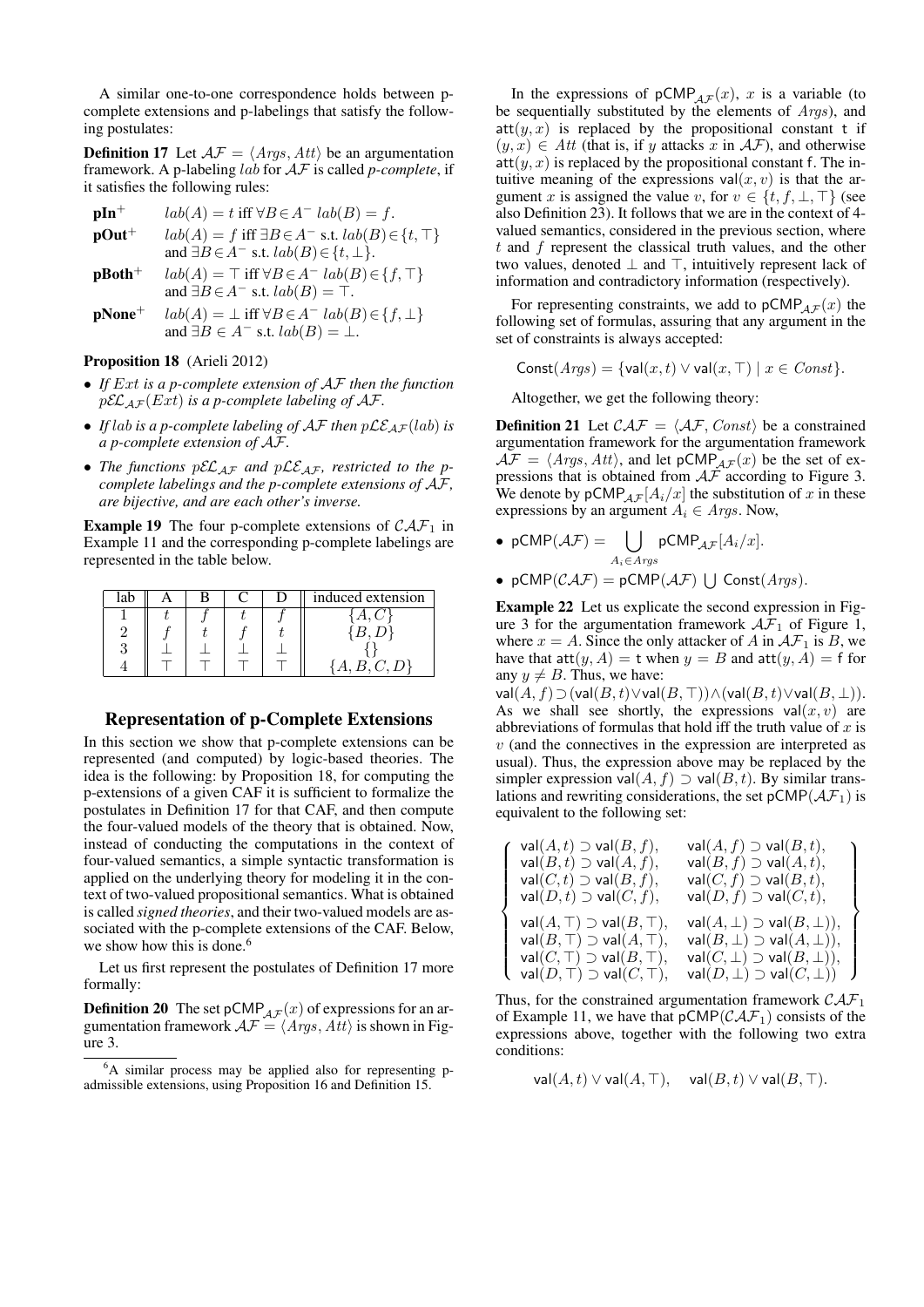$$
\label{eq:1} \begin{split} &\mathsf{val}(x,t) \supset \bigwedge_{y \in \mathit{Arys}} \Big( \mathsf{att}(y,x) \supset \mathsf{val}(y,f) \Big),\\ &\mathsf{val}(x,f) \supset \Big( \bigvee_{y \in \mathit{Arys}} \Big( \mathsf{att}(y,x) \wedge \Big( \mathsf{val}(y,t) \vee \mathsf{val}(y,T) \Big) \Big) \wedge \bigvee_{y \in \mathit{Arys}} \Big( \mathsf{att}(y,x) \wedge \Big( \mathsf{val}(y,t) \vee \mathsf{val}(y,\bot) \Big) \Big) \Big),\\ &\mathsf{val}(x,\top) \supset \Big( \bigwedge_{y \in \mathit{Arys}} \Big( \mathsf{att}(y,x) \supset \Big( \mathsf{val}(y,f) \vee \mathsf{val}(y,\top) \Big) \Big) \wedge \bigvee_{y \in \mathit{Arys}} \Big( \mathsf{att}(y,x) \wedge \mathsf{val}(y,\top) \Big) \Big),\\ &\mathsf{val}(x,\bot) \supset \Big( \bigwedge_{y \in \mathit{Arys}} \Big( \mathsf{att}(y,x) \supset \Big( \mathsf{val}(y,f) \vee \mathsf{val}(y,\bot) \Big) \Big) \wedge \bigvee_{y \in \mathit{Arys}} \Big( \mathsf{att}(y,x) \wedge \mathsf{val}(y,\bot) \Big) \Big) \end{split}
$$

Figure 3: The expressions  $pCMP_{AF}(x)$ 

As argument labeling may use four values, the *intended* semantics of the val $(x, v)$  expressions mentioned previously is a four-valued one. This is also evident by the four-valued semantics that was associated with CAF in the previous section. In this respect, Belnap's well-known four-valued framework for computerized reasoning (Belnap 1977) naturally fits to our setting. It is defined by the distributive lattice  $\mathcal{F} \mathcal{O} \mathcal{U} \mathcal{R} = (\{t, f, \top, \bot\}, \leq)$  in which *t* and *f* are the maximal and the minimal elements (respectively), and *⊤, ⊥* are intermediate elements that are *≤*-incomparable. This structure has an order reversing involution  $\neg$ , for which  $\neg t = f$ , *¬f* = *t*, *¬⊤* = *⊤* and *¬⊥* = *⊥*. We shall denote the meet and the join of this lattice by *∧* and *∨*, respectively. The implication connective is defined as follows:  $a \supset b = t$  if  $a \in \{f, \perp\}$ , and  $a \supset b = b$  otherwise.<sup>7</sup> As in (Belnap 1977), we take the values *t* and *⊤* to be our 'designated elements', i.e., those that designate acceptable assertions.

Let now  $\mathcal L$  be a propositional language consisting of a set of atomic formulas,  $\mathsf{Atoms}(\mathcal{L})$ . For switching to two-valued semantics (and then being able to use standard SAT-solver and other theorem provers for classical logic), we follow the approach in (Arieli 2007) and consider a *signed alphabet* Atoms<sup> $\pm$ </sup>(*L*) that consists of two symbols  $p^{\oplus}, p^{\ominus}$  for each atom  $p \in$  Atoms( $\mathcal{L}$ ). The language over Atoms<sup>±</sup>( $\mathcal{L}$ ) with the same connectives as those of  $\mathcal L$  is denoted by  $\mathcal L^{\pm}$ .

Now we are ready to define the (two-valued) signed theory for computing the p-complete extensions of CAFs.

**Definition 23** Denote by  $pCMP^{\pm}(\mathcal{AF})$  the signed theories obtained from  $pCMP(\mathcal{A}\mathcal{F})$  by the following substitutions:

| $val(p, t) = p^{\oplus} \wedge \neg p^{\ominus},$               |
|-----------------------------------------------------------------|
| $val(p, f) = \neg p^{\oplus} \wedge p^{\ominus},$               |
| $val(p, \top) = p^{\oplus} \wedge p^{\ominus},$                 |
| $\mathsf{val}(p, \perp) = \neg p^\oplus \wedge \neg p^\ominus.$ |

The theory  $pCMP^{\pm}(CAF)$  is obtained from  $pCMP(CAF)$ in the same way.

**Example 24** By Example 22, we have that  $pCMP^{\pm}(\mathcal{AF}_1)$ , where  $AF_1$  is the argumentation framework of Figure 1, is the following:

$$
\begin{cases} A^{\oplus}\wedge\neg A^{\ominus}\supset\neg B^{\oplus}\wedge B^{\ominus},\neg A^{\oplus}\wedge A^{\ominus}\supset B^{\oplus}\wedge\neg B^{\ominus},\\ B^{\oplus}\wedge\neg B^{\ominus}\supset\neg A^{\oplus}\wedge A^{\ominus},\neg B^{\oplus}\wedge B^{\ominus}\supset A^{\oplus}\wedge\neg A^{\ominus},\\ C^{\oplus}\wedge\neg C^{\ominus}\supset\neg B^{\oplus}\wedge B^{\ominus},\neg C^{\oplus}\wedge C^{\ominus}\supset B^{\oplus}\wedge\neg B^{\ominus},\\ D^{\oplus}\wedge\neg D^{\ominus}\supset\neg C^{\oplus}\wedge C^{\ominus},\neg D^{\oplus}\wedge D^{\ominus}\supset C^{\oplus}\wedge\neg C^{\ominus},\\ A^{\oplus}\wedge A^{\ominus}\supset B^{\oplus}\wedge B^{\ominus},\neg A^{\oplus}\wedge\neg A^{\ominus}\supset\neg B^{\oplus}\wedge\neg B^{\ominus},\\ B^{\oplus}\wedge B^{\ominus}\supset A^{\oplus}\wedge A^{\ominus},\neg B^{\oplus}\wedge\neg B^{\ominus}\supset\neg A^{\oplus}\wedge\neg B^{\ominus},\\ C^{\oplus}\wedge C^{\ominus}\supset B^{\oplus}\wedge B^{\ominus},\neg C^{\oplus}\wedge\neg C^{\ominus}\supset\neg B^{\oplus}\wedge\neg B^{\ominus},\\ D^{\oplus}\wedge D^{\ominus}\supset C^{\oplus}\wedge C^{\ominus},\neg D^{\oplus}\wedge\neg D^{\ominus}\supset\neg C^{\oplus}\wedge\neg C^{\ominus} \end{cases}
$$

Accordingly,  $pCMP^{\pm}(\mathcal{CAF}_1)$ , where  $\mathcal{CAF}_1$  is considered in Example 11, is  $pCMP^{\pm}(\mathcal{AF}_1)$  and the two constraints:

$$
(A^{\oplus}\wedge\neg A^{\ominus})\vee (A^{\oplus}\wedge A^{\ominus}),\ \ (B^{\oplus}\wedge\neg B^{\ominus})\vee (B^{\oplus}\wedge B^{\ominus})
$$

which are equivalent to  $A^{\oplus}$  and  $B^{\oplus}$  (respectively).

The next result shows that the signed theories considered previously indeed allow to compute the p-complete extensions of (constrained) argumentation frameworks.<sup>8</sup>

Theorem 25 *Let L be a propositional language whose atomic formulas are associated with the arguments of a (constrained) argumentation framework AF (CAF), and let L <sup>±</sup> be the corresponding signed language. For a two-valued valuation*  $\nu$  *on* Atoms<sup> $\pm$ </sup>(*L*)*, we denote:* Accept( $\nu$ ) = {*A* |  $\nu(\textsf{val}(A,t)) = 1 \text{ or } \nu(\textsf{val}(A,\top)) = 1$ *}.*<sup>9</sup> *Then:* 

- *• The set of the p-complete extensions of an argumentation framework AF is the same as the following set:*  ${$ {Accept(<math>\nu)</math> | <math>\nu</math> is a model of <math>pCMP^{\pm}(AF)</math>}.
- *• The set of the p-complete extensions of a constrained argumentation framework CAF is the same as the set:*  ${ \{Accept(\nu) \mid \nu \text{ is a model of } pCMP^{\pm}(\mathcal{CAF}) \}. }$

Outline of proof. First, the correctness of the transformation between four- and two-valued semantics is proved in (Arieli 2007). The function val in Definition 23 is defined there for arbitrary formulas in  $\mathcal{L}$ , and it is shown that for every twovalued valuation  $\nu^2$  on Atoms<sup> $\pm$ </sup>(*L*) there is a unique fourvalued valuation  $\nu^4$  on Atoms( $\mathcal{L}$ ), and for every four-valued valuation  $\nu^4$  on Atoms( $\mathcal{L}$ ) there is a unique two-valued valuation  $\nu^2$  on Atoms<sup> $\pm$ </sup>(*L*), such that for every formula  $\psi$  in  $\mathcal{L}, \nu^4(\psi) = x$  iff  $\nu^2(\text{val}(\psi, x)) = 1$ . Now, it remains to

<sup>9</sup>Note that, in fact,  $Accept(\nu) = \{A \mid \nu(A^{\oplus}) = 1\}.$ 

 $7$ As it is shown e.g. in (Arieli and Avron 1998), this connective indeed acts as an 'implication' in this context.

<sup>&</sup>lt;sup>8</sup>Below we freely exchange an argument  $A_i \in \text{Arg}$ , the propositional variable that represents  $A_i$  (with the same notation), and the corresponding signed variables  $A_i^{\oplus}, A_i^{\ominus}$ .